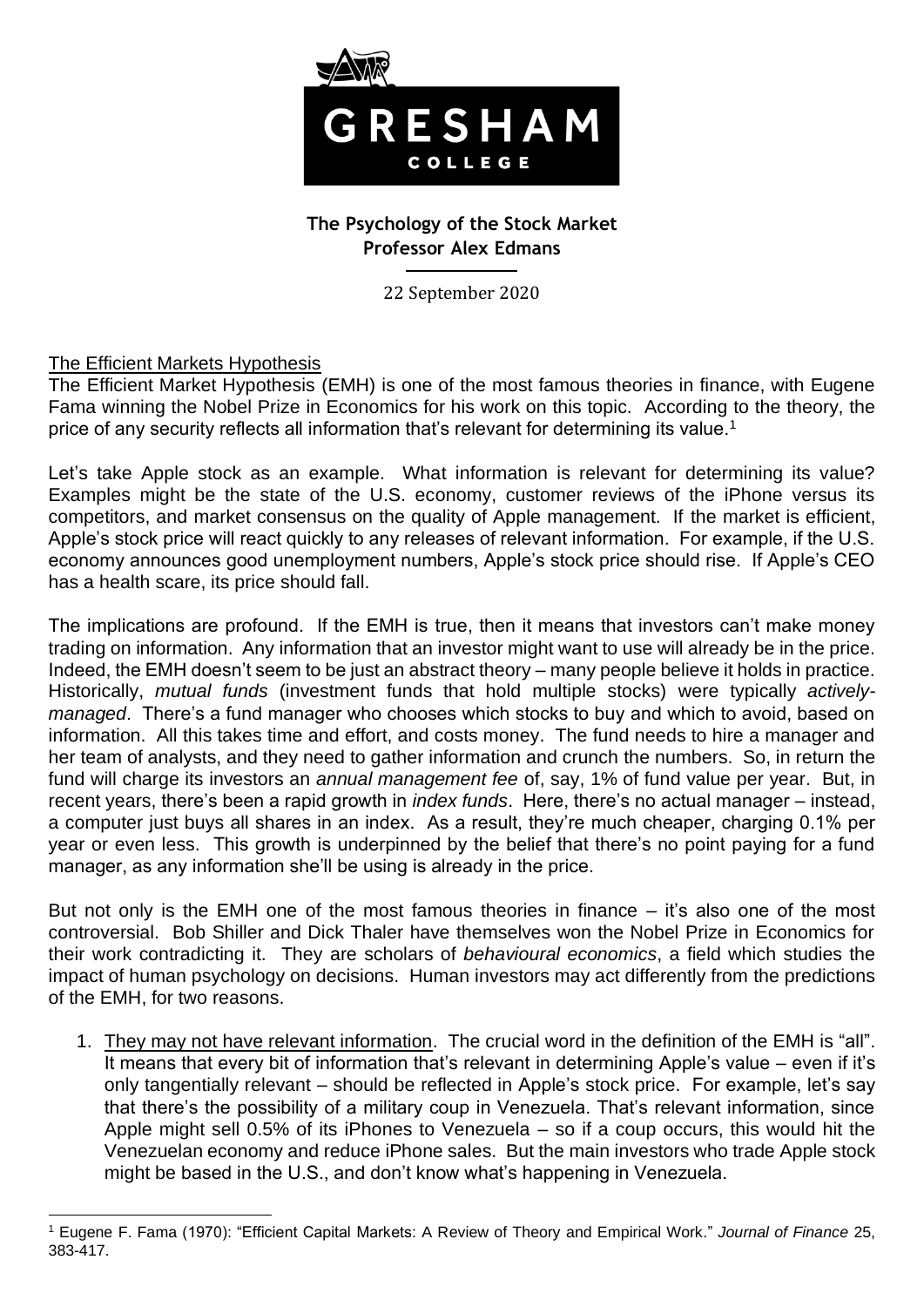2. They may not understand the information. Even if investors have all relevant information, they may not know how to process it. Some may overreact to it, others may underreact to it. For example, even if an investor knew that a military coup was likely, she may not be able to forecast how much it will hit iPhone sales and for how long.

The difference between these two reasons is like the difference between poker and chess. Poker is a game of imperfect information, where people make mistakes because they can't see their opponents' cards. Chess is a game of perfect information. But even though a player can see all the pieces, he may still make mistakes by not being able to process the information correctly. This distinction is important because it means that, even in a big data world where information is becoming increasingly available, markets may still be inefficient.

Defenders of efficient markets will acknowledge that people make mistakes. But they'd argue that mistakes shouldn't affect prices because they're random. If Andrea is overoptimistic about a stock and buys too much, and Bimal is pessimistic and sells too much, they'll cancel each other out. But advocates of behavioural finance argue that what causes mistakes is human psychology. Because Andrea and Bimal are both humans, they're affected by the same psychological biases. They'll make mistakes in the same direction and reinforce rather than neutralise each other.

Let's look at two major psychological biases that humans have, and see how they affect the stock market.

## **Overreaction**

One common bias is *overreaction*. People overextrapolate from small patterns in the data. If you go to a sports stadium this weekend, and see a manager lose for the third straight game, fans will call for his head. More precisely, they're over-attributing the stream of losses to the manager's ability rather than luck. Even a high-ability manager, who wins 50% of his games, will still have streaks of three losses due to chance – just as a fair coin will still have streaks of three tails. As Nassim Taleb explained in a book of the same name, people are "fooled by randomness".

Now translate this from the sports stadium to the stock market. A tech company announces an increase in sales. This increase is due to luck (good economic conditions) but investors mistakenly attribute it to product quality. They think sales will continue to rise and pour into the stock, causing its price to soar. The soaring stock price triggers its own overreaction as investors expect the price rise to continue.

If markets indeed overreact, then this implies a profitable trading strategy, known as *reversal*. One of Thaler's early papers, with Werner de Bondt, sorted stocks according to their performance over the past 36 months.<sup>2</sup> The stocks that had done the best, they called the "winners", and the ones that had performed the worst were dubbed the "losers". They found that, over the next 36 months, past "losers" outperform past "winners" – there's a reversal of fortunes. A recent "winner" may have enjoyed mildly good news, but investors mistakenly thought it was very good news and driven its price up too high. That's why it subsequently underperforms. So, in contrast to the EMH, there's a profitable trading strategy – buy past losers and sell past winners. This appears to imply a huge level of market inefficiency, as it seems that you can make money without even knowing the name of a company or what industry it's in. All you need to do is look at its past stock price performance to figure out whether to buy or sell it.

#### Underreaction

<sup>2</sup> DeBondt, Werner and Richard H. Thaler (1985): "Does the Stock Market Overreact?" *Journal of Finance* 40, 793-805.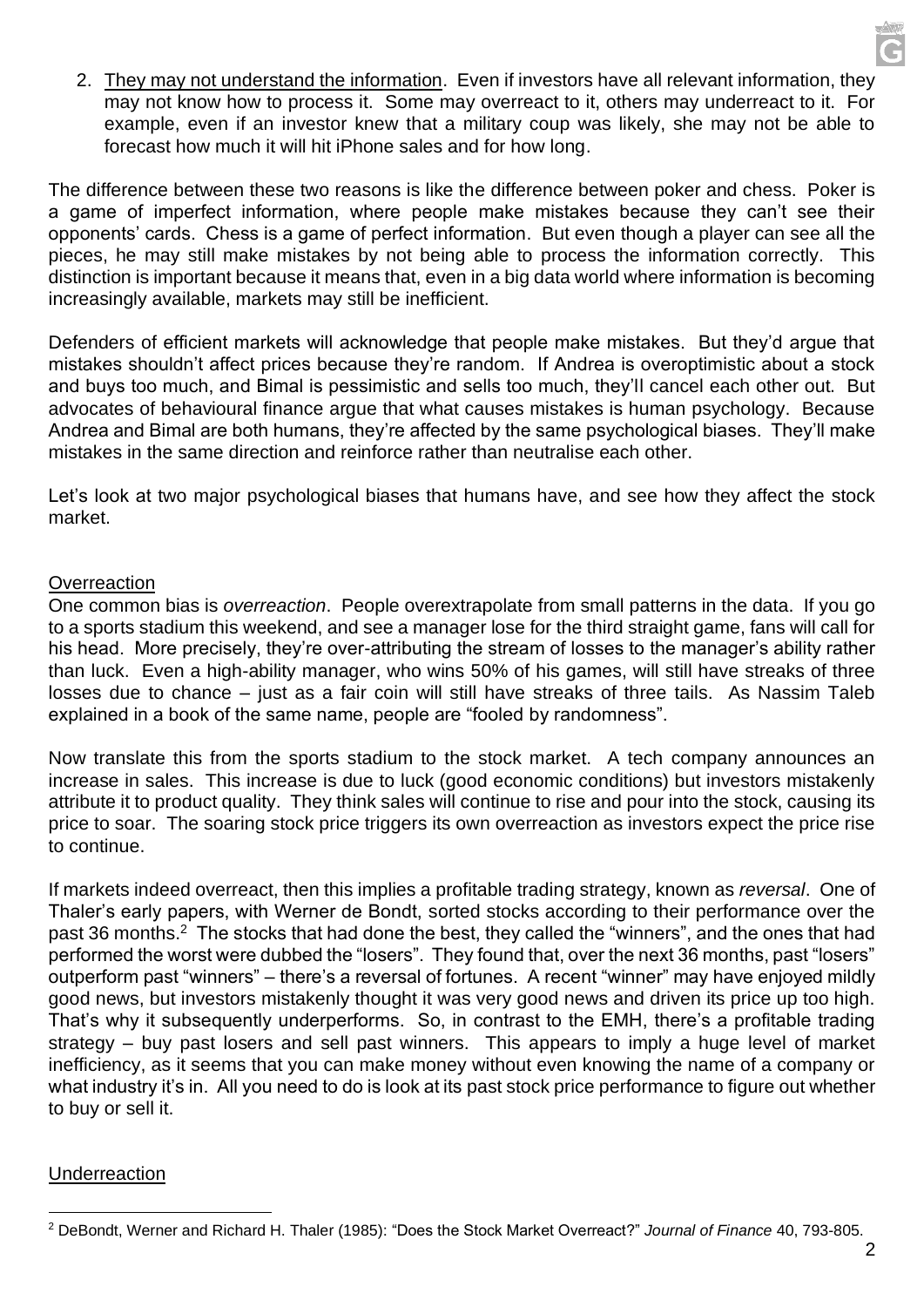A second common bias is *underreaction*. People are too slow to update their beliefs in the face of new data. This may be due to *confirmation bias* – the tendency to reject any data that contradicts their prior beliefs, and accept data that supports them. If you're a climate change denier and you hear of a study that concludes that climate change is a hoax, you instantly accept it. If you see research claiming that climate change is real, you read it trying to poke holes in every argument you encounter. So your beliefs don't change. (For more detail on confirmation bias, please see my TED talk, "What to Trust in a Post-Truth World.")

Now translate this from science to the stock market. It's 1981 and sales of the film company Kodak have just crossed \$10 billion per year. But Sony has just released the Mavica, the first ever electronic camera (a precursor to the digital camera). How did investors respond? Many didn't respond at all. Kodak was one of the world's largest companies – it seemed unfathomable that they'd be threatened by such an untried invention. So the stock price stayed high.

If markets indeed underreact, then this also implies a profitable trading strategy, known as *momentum*. Like De Bondt and Thaler, Jegadeesh and Titman also sorted stocks into winners and losers, but now on performance over the past 6 months, not 36 months.<sup>3</sup> Instead of reversal, they found evidence of momentum: past winners continue to be winners, while recent losers keep dropping.

Combined with the findings of De Bondt and Thaler, this suggests that the market underreacts in the short-term (implying short-term momentum) but overreacts in the long-term (implying long-term reversal). If a company announces good news which causes its fundamental value to increase by 20%, its stock price will initially underreact. So if you buy a stock that's risen over the past six months, it has further upside. But, after a while, the stock price overshoots. So, a stock that's risen over the past 36 months has gone up too much and you should sell it.

# Underreaction to Events

So there's evidence that the market underreact in the short-term. We can drill down further by investigating *what* the market underreacts to.

A famous paper found that the market doesn't even fully react to one of the most important and visible corporate events: quarterly earnings announcements.<sup>4</sup> Every three months, a company announces its earnings – an event that the market pays substantial attention to. Now even if earnings rise relative to the last quarter, that might not be "news" if the increase were predictable. The only new information that should move the stock price is the unexpected portion of the new announcement. How do we strip out this component? Before the announcement, equity analysts (such as Goldman Sachs and Morgan Stanley) will forecast what they think quarterly earnings will be. The average forecast is known as analyst consensus. The new information in the earnings announcement is the actual earnings minus the analyst consensus, known as the *earnings surprise*. How does the market respond to earnings surprises?

If earnings end up above expectations – *a positive earnings surprise* – the stock price should jump on the announcement but then be flat afterwards. But this isn't the case – it continues to drift up afterwards. This *post-earnings announcement drift* seems extremely puzzling. Since earnings announcements are such important events, it seems bizarre that the market doesn't respond to them. If you told your friend to short a stock because, last month, it had a bad earnings announcement, she might think that's a dumb idea since it's old news – and very public old news. But the evidence shows that the idea may be sound, since the stock price continues to drop even after 30 days.

<sup>&</sup>lt;sup>3</sup> Jegadeesh, Narasimhan and Sheridan Titman (1993): "Returns to Buying Winners and Selling Losers: Implications for Stock Market Efficiency." *Journal of Finance* 48, 65-91.

<sup>4</sup> Bernard, Victor L. and Jacob K. Thomas (1989): "Post-Earnings-Announcement Drift: Delayed Price Response or Risk Premium?" *Journal of Accounting Research* 27, 1-36.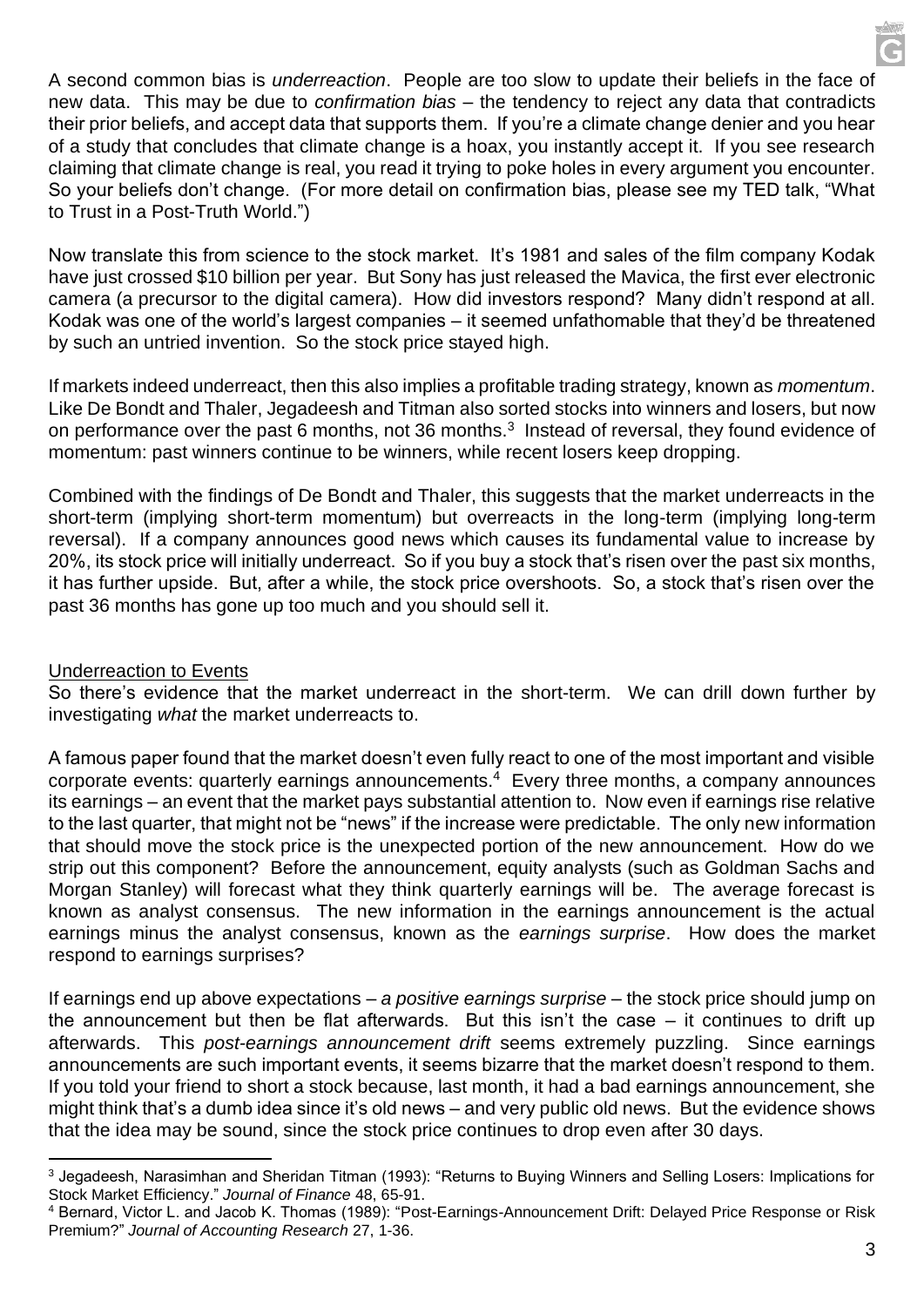How can the market underreact to even an event as visible as a quarterly earnings announcement? Let's go back to the two reasons for why investors may mistakes. The second was that they may not respond correctly to information. Even if investors saw the earnings announcement, they may underreact to it due to confirmation bias. The first was that they may not notice the information. Even though earnings announcements are indeed major events, professional investors may have to cover hundreds of stocks. A study shows that post-earnings announcement drift is even greater when a company announces earnings on days when many other companies are announcing earnings.<sup>5</sup> The interpretation is that they're distracted by those other earnings announcements, and don't have capacity to process an additional one. Another paper finds that post-earnings announcement drift is greater when companies announce earnings on Fridays.<sup>6</sup> The interpretation is that investors are wrapping things up for the weekend – if a company is announcing earnings on Friday afternoon, the investor isn't going to stay in the office and rerun her valuation model to take it into account.

#### **Sentiment**

So far, we've argued that the market might be inefficient by showing that it doesn't respond to information that it should – such as past prices or earnings announcements. A second way to do so is to show that it does respond to information that it should not.

Yet some studies have suggested that sentiment may affect the stock market. One shows that the market falls when the clock changes from Spring to Fall or Fall to Spring.<sup>7</sup> Their interpretation is that clock changes mess up traders' sleep patterns and they go to work in a depressed mood. Another finds that the stock market declines on cloudy days – and conducts the analysis across several countries to check robustness.<sup>8</sup>

But you might still have concerns of spurious correlation. Are clock changes and weather strong enough to affect how investors trade? Certainly, sleep is important for your mood, but traders are pretty good at getting by on little sleep. After a late night, they typically have another shot of espresso. Similarly, weather is not correlated across a country. It could be sunny in New York, but cloudy in Chicago, and it might be Chicago fund managers who are driving stock prices even though the stock exchanges are located in New York.

In my PhD thesis at MIT, I thus (with coauthors Diego Garcia and Oyvind Norli) investigated the effect of international football results. $9$  Studies show that sports defeats lead to serious effects – people suffer heart attacks, commit suicide, and even murder each other – effects that are unlikely to be neutralized by even the freshest espresso. Moreover, international defeats affect the whole country in the same way – when England lose, the whole of England is upset, regardless of what city you're in. (That's why we couldn't study the Premier League – if Chelsea win and Manchester United lose, then some Brits are happy and others are unhappy, so it's hard to predict what will happen to the overall stock market).

<sup>&</sup>lt;sup>5</sup> Hirshleifer, David, Sonya Seongyeon Lim and Siew Hong Teoh, (2009): "Driven to Distraction: Extraneous Events and Underreaction to Earnings News" *Journal of Finance* 64, 2289-2325.

<sup>6</sup> DellaVigna, Stefano and Joshua M. Pollet (2009): "Investor Inattention and Friday Earnings Announcements" *Journal of Finance* 64, 709-749.

<sup>&</sup>lt;sup>7</sup> Kamstra, Mark J., Lisa A. Kramer and Maurice D. Levi (2000): "Losing Sleep at the Market: The Daylight Saving Anomaly" *American Economic Review* 90, 1005–1011.

<sup>8</sup> Hirshleifer, David, and Tyler Shumway (2003): "Good Day Sunshine: Stock Returns and the Weather" *Journal of Finance* 58, 1009–1032.

<sup>9</sup> Edmans, Alex, Diego Garcia and Oyvind Norli, (2007): "Sports Sentiment and Stock Returns" *Journal of Finance* 62,